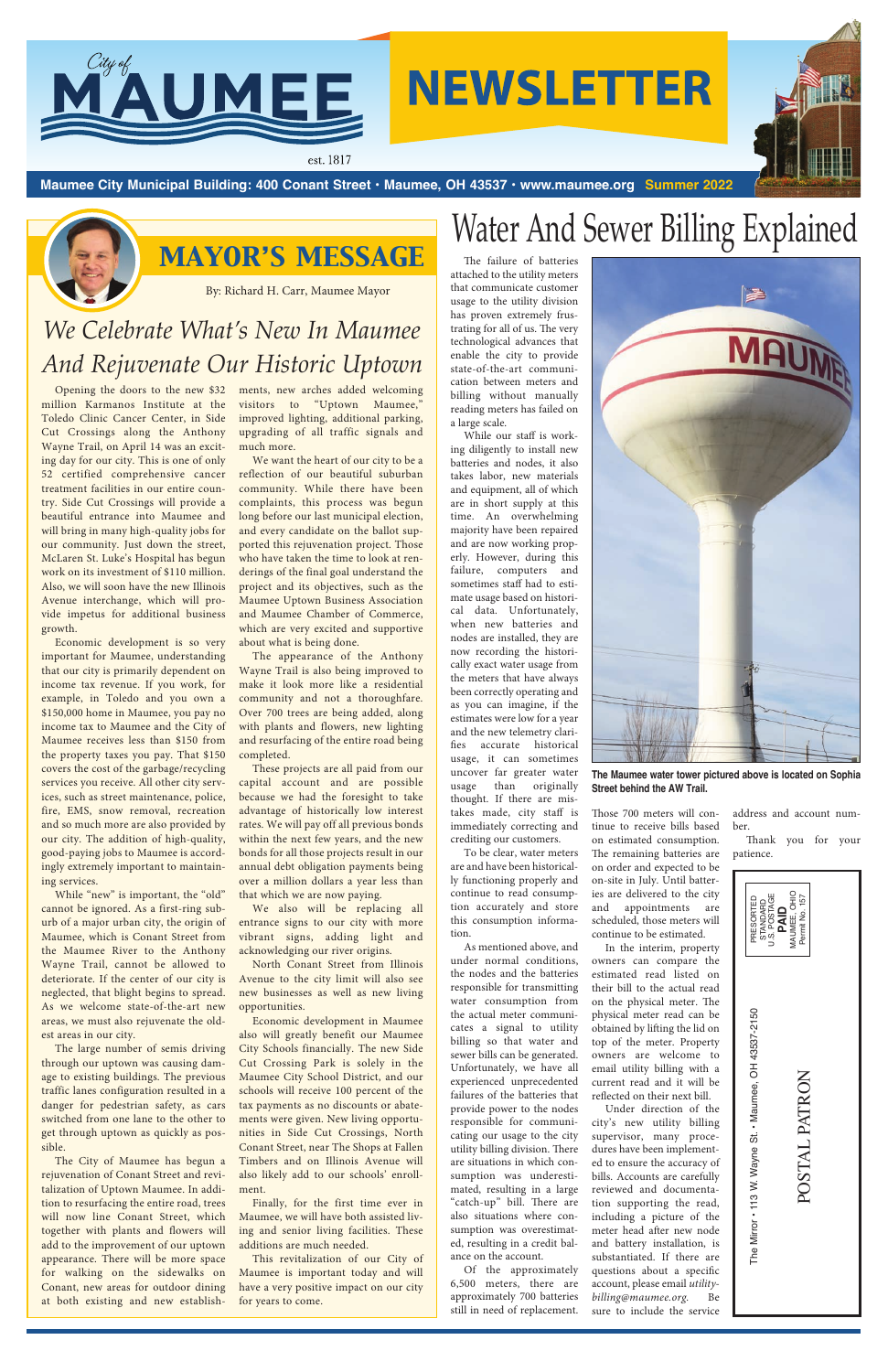## *Rules On Grass And Noxious Weeds Nuisances*

#### **Page 2 CITY OF MAUMEE NEWSLETTER Summer 2022**



#### **Classic Movie Nights**

*Tuesdays, June 28, September 27, October 18 and November 29.*  Maumee Indoor Theater, FREE ADMISSION. Doors open at 6:00 p.m., movie at 6:30 p.m.

*Sunday, June 12 from 9:00 a.m. to 3:00 p.m.,*  **Northwest Ohio Street Machiners Car Show** at the Lucas County Rec Center.

*Sunday, June 12 from 4:30 to 7:00 p.m., The Erie Situation –* filmscreening at the Maumee Indoor Theater.

*Saturday, June 18 at 7:30 a.m.,* **Muddy Mini 5K** in Uptown Maumee.

*Tuesday, June 21 from 5:30 to 7:00 p.m.,*  **Literacy on the Lawn**at Wayne Trail Elementary.

*Sunday, July 3 at dusk,* **Maumee/Perrysburg Fireworks**display from the Maumee-Perrysburg bridge.

*Friday, July 8,* **Maumee Rec 5K.**

*Saturday, July 9,* **Music Beats Cystic Fibrosis**at The Pinnacle.

*Sunday, July 10 from noon to 4:00 p.m.,* **Lean on Me Sis:** All Women's Empowerment Luncheon.

*Monday through Monday, July 11-18,* **Lucas County Fair.**

*Wednesday, July 13 from 8:00 a.m. to 11:30 p.m.,* **Vintage & Custom Bike Show** at the Lucas County Rec Center.

*Friday, July 15,* **Victims of Love,** Eagles tribute band,Lucas County Fairat the Lucas County

Rec Center.

*Saturday, July 16 from 10:00 a.m. to 10:00 p.m.,*  **Pure Beauty Pageant** at the Maumee Indoor Theater.

*Tuesday, July 19 from 7:00 to 8:00 p.m.,* **Music by the River** at the Maumee Branch Library.

*Friday through Sunday, July 29-August 1,*  **NWO Rib Off**at the Lucas County Rec Center.

*Saturday, July 30 from 5:00 to 7:00 p.m.,*  **Thunderstruck,** AC/DC tribute band.

*Friday and Saturday, August 12-13,* **Maumee** 

**Summer Fair**in Uptown Maumee.



#### *Smoke Detectors*

• Smoke detectors must be working to save lives. Families should test alarms monthly, replace batteries twice a year and replace any smoke detector that is more than 10 years old.

• If you rent an apartment or home, your landlord must provide working smoke detectors. Contact your landlord immediately if you do not have any.

• If you do not have smoke detectors, or need help installing one, contact the Maumee Fire Division, as we can help. • Develop and practice a home fire escape plan.

### *Home Safety*

## **COMMUNITY EVENTS CALENDAR**

• Clear leaves, debris and other yard waste from around the home, garage and sheds.

• Fuels for lawn and garden equipment, tools and vehicles should only be stored in approved containers.

• Check for frayed or damaged electrical cords and wires, and have them repaired by a qualified professional.

• Air conditioning units and electrical cords should be checked.

• Barbecue gas grills, including gas hoses, gas grill lines

from house/garage while in • Dispose of hot coals prop-

use.

erly – douse them with plenty of water, and stir them to ensure the fire is out. Never place them in plastic, paper or wooden containers.

and propane tanks, should be inspected prior to use. spills. Keep grills 10 feet away • Clean up work areas by cloths used to wipe up fuel



• Keep any combustible material 3 feet away from hot water tanks, clothes dryers and vents and any heating equipment.

• Remove any lint buildup from clothes dryers.

• Take stacks of newspapers and magazines to recycling centers.

putting away dangerous tools, adhesives, matches and other items that should not be accessible to children. *Severe Weather Safety* 

• *Be informed* – Have a weather radio and sign up for severe weather text alerts.

• *Make a plan* – Have a family communications plan. Keep family contacts up to date.

• *Build a kit* – Have enough food, water, and supplies for at least 72 hours after a disaster.

• *Know the difference* 

• Get rid of oily rags and *between a Watch and a Warning*. A Watch means weather conditions are possible for severe weather or tornadoes, and a Warning means severe weather or a tornado is coming and you need to take shelter immediately. For more information on disaster preparedness, visit *www.ready.gov* and sign up for Lucas County alerts at *http://entry.inspiron logistics.com/lucas\_county\_o h/wens.cfm.* Need more information? Visit the fire station at 220 Illinois Ave., visit *https://www.maumee.org/se rvices/fire/fire\_prevention/i*

> *ndex.php* for helpful information or call the Fire Prevention Bureau at (419)

897-7060.

## Maumee Fire Division Offers Safety Tips

In accordance with Chapter 915 of the Maumee Municipal Code, any person owning or having charge of land within the City of Maumee, Ohio, shall keep the grass cut to a height not in excess of eight inches (8"). They shall keep same free and clear from all noxious weeds and rank vegetation on such lots owned or controlled by said owner to prevent such rank growth and/or the maturing or spreading of seeds or pollen there from.

Any person or entity owning, occupying or having charge of land abutting upon a public right of way shall keep the grass on the unpaved portions of the right of way abutting the land cut to a height not in excess of eight inches (8") and shall keep the same free and clear from all noxious weeds and rank vegetation as required to prevent such rank growth and/or the maturing or spreading of seeds or pollen there from.

On undeveloped property that is not immediately adjacent to developed residential or commercial property within the city, the owner may submit a plan for the creation of a "managed natural area" for approval to the director of Public Service or his designee. The plan for the "managed natural area" may include grasses and vegetation in excess of the height limitations of this section; provided that such area shall not contain any rank vegetation or noxious weeds as set forth above. A "managed natural area" may only be created and maintained in accordance with a plan submitted to and approved by the director of Public Service or his designee.

If compliance is not made with this notice and the provisions of Chapter 915 of the Maumee Municipal Code within five (5) days after the date of this notice, then such grass, weeds and other vegetation will be cut by or on behalf of the City of Maumee, and the cost and expenses thereof will be assessed against the respective lots or lands. Violators will be prosecuted pursuant to the provision of Chapter 915 of the municipal code.

By order of the Council of the City of Maumee, Ohio.

Public Service Department (419) 897-7150

> FREE for Maumee Residents. Proof of residency required. Not for commercial use.

> > 10839 Sager Rd. (State Route 20A) (419) 897-7807 www.OhioCompost.com

Material that can be dropped off: Branches, Leaves, Grass Clippings, Limbs, Trunks, Stumps, Compost, Vegetative Material

From Maumee: Take State Route 20A (Illinois Avenue) west out of Maumee. Go approximately 8 miles to main entrance. Turn left (south) into the main entrance.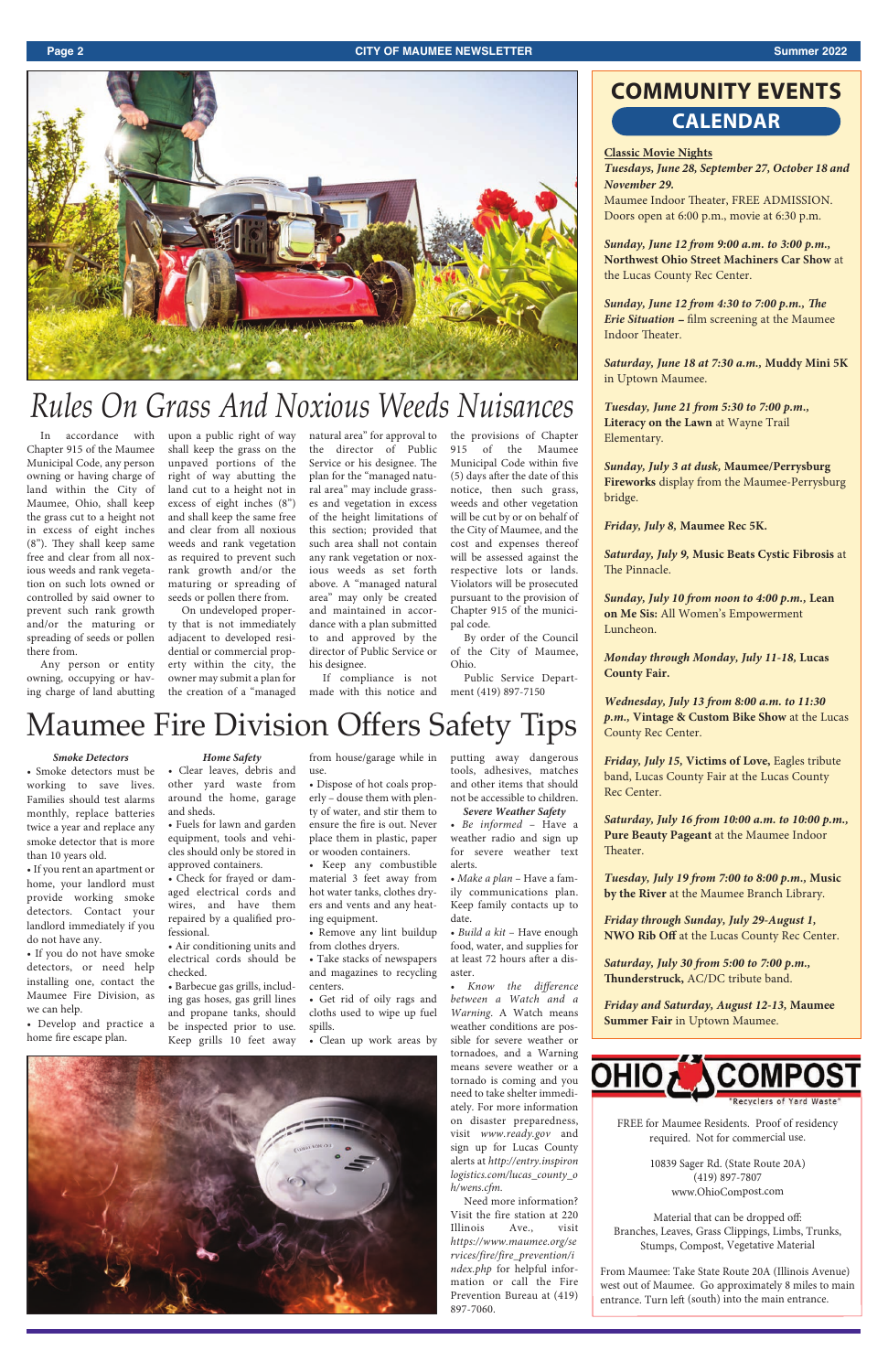#### **Summer 2022 CITY OF MAUMEE NEWSLETTER Page 3**



Maumee's Rolf Park Pool, Membership, Resident ID cards, Punch Cards, Day Admission Pass and Swim Lessons are open to Maumee Residents within the corporation limits. Individuals residing in the Maumee school district with children currently enrolled and attending Maumee City Schools shall be allowed to purchase a day admission pass for themselves and their children.

Proof of residency is required:

- Over 18: driver's license or picture ID with address, and current utility bill.
- Grades K-12: PowerSchool, school ID card or grade card.

| The pool will open for the summer on Friday, June 10. |                                       |  |
|-------------------------------------------------------|---------------------------------------|--|
| Monday-Friday noon to 6:45 p.m.<br>Pool hours:        |                                       |  |
|                                                       | Saturday and Sunday noon to 6:00 p.m. |  |

|                | $\frac{1}{2}$                                              |
|----------------|------------------------------------------------------------|
| Special hours: | Sunday, July 3 and Monday, July 4 from noon to 4:45 p.m.   |
|                | <b>Close for season:</b> 5:45 p.m. on Thursday, August 11. |

#### **ROLF PARK POOL IS NO LONGER ACCEPTING CASH OR CHECK. CREDIT/DEBIT CARDS ONLY.**

#### **POOL MEMBERSHIPS**

| Add-on swimmer (babysitter, friend, aunt, etc.) \$110.00 |  |  |
|----------------------------------------------------------|--|--|
| • Limit 1 per household.                                 |  |  |
| • One member from the family must be present with the    |  |  |
| add-on swimmer.                                          |  |  |
| • Add-on swimmer must show ID each time they come        |  |  |
| to the pool.                                             |  |  |
| • Add-on swimmer is nontransferable and no refunds.      |  |  |

Members are responsible for presenting a valid membership card for each visit. A driver's license or student ID will not be accepted for individual membership cards.

#### **GUEST PASSES – MEMBERS ONLY**

Residents with a pool membership may purchase punch cards during the season. Up to

three (3) cards may be purchased during the season at a cost of \$75.00 each. Each card will have 12 punches, which will allow the card holder to bring 12 guests to the pool. Punch cards expire at the end of the season.

#### **NON-MEMBER/DAILY PASS OPTIONS**

New for 2022: Maumee residents within the corporation limits of Maumee will have the option of purchasing a resident ID discount card for an annual fee of \$10.00. Purchasing a resident discount card will give you a discount on daily admission each time you show your resident ID card.

**Single Day Admission (with resident ID card)** 48 inches and taller - \$7.00 per day per person. Under 48 inches - \$3.00 per day per person. **Single Day Admission (without resident ID card)** 48 inches and taller - \$10.00 per day per person. Under 48 inches - \$5.00 per day per person. **Daily Guest Pass – NONMEMBERS**

• Limited to 10 daily passes per season.

- Resident must be present to purchase a daily guest pass.
- Daily pass fees are: 48 inches and taller - \$10.00 per day/person.

Under 48 inches - \$5.00 per day/person.

#### **SWIMMING LESSONS**

Swim lessons are available to any member, resident ID discount holder or anyone residing in the corporation limits of Maumee, or students attending Maumee City Schools.



#### **Rolf Park Pool will offer two swimming lesson sessions:**

|                                | <b>DATES</b>  | <b>DATES</b> | <b>COST</b> |
|--------------------------------|---------------|--------------|-------------|
| MONDAY-THURSDAY SESSIONS: .    | $6/13 - 6/30$ | 7/11-7/28    | \$80.00     |
| MONDAY & WEDNESDAY SESSIONS: . | $6/13 - 6/29$ | 7/11-7/27    | \$40.00     |
| TUESDAY & THURSDAY SESSIONS:   | $6/14 - 6/30$ | 7/12-7/28    | \$40.00     |

#### **Four days a week for three weeks for \$80.00:**

| MONDAY-THURSDAY |             |               |             |             |
|-----------------|-------------|---------------|-------------|-------------|
| $9:30-10:00$    | 10:05-10:35 | $10:40-11:10$ | $5:45-6:15$ | $6:20-6:50$ |
| LEVEL 1         | LEVEL 1     | LEVEL 2       | LEVEL 1     | LEVEL 2     |
| LEVEL 2         | LEVEL 4     | LEVEL 3       | LEVEL 3     | LEVEL 4     |
| LEVEL 3         |             |               |             |             |

#### **Two days a week for three weeks for \$40.00:**

MONDAY & WEDNESDAY

| $10:05 - 10:35$ | $10:40-11:10$    | $5:30-6:00$ | $6:05-6:35$  |
|-----------------|------------------|-------------|--------------|
| PRESCHOOL       | PARENT/CHILD (5) | PRESCHOOL   | PARENT/CHILD |

#### TUESDAY & THURSDAY

| $10:05 - 10:35$ | $10:40-11:10$ | $5:30-6:00$  | $6:05-6:35$ |
|-----------------|---------------|--------------|-------------|
| PARENT/CHILD    | PRESCHOOL     | PARENT/CHILD | PRESCHOOL   |

#### **\*\*THERE WILL BE NO POOL PARTIES FOR THE 2022 SEASON\*\***

Memberships, resident ID cards, punch cards and swim lesson sign-ups will begin at the pool on Friday, June 10, 2022, at 12:00 p.m.

- Monday-Friday noon to 6:00 p.m.
- Saturday and Sunday noon to 5:00 p.m.

# *Rolf Park Pool Offers Information For The 2022 Season*

New for summer 2022, the Maumee Police Division will hold a "Cadet Academy." This academy will be held at the Maumee Police Division, 109 E. Dudley St., from Tuesday, July 5 to Thursday, August 4 from 9:00 a.m. to noon on Tuesdays and Thursdays.

The academy is open and free to any incoming freshman to senior in the 2022- 23 school year in any school district. The academy is for students who may have an interest in a law enforcement career in the future.

Topics to include:

- Traffic stops and approaches.
- Building searches.
- Handcuffing and pat-down.
- Search and seizure.
- And many more.

All courses will be run by MPD trainers. Information flyers are available in the main office. You must reserve your spot by Friday, June 17. Notice and questions can be directed to police officer Scott Russell at (419) 897-7031, *russellscott@maumee.org* or *SRO@maumee.org*.

## *Maumee Police Announce Academy For Local High School Students*